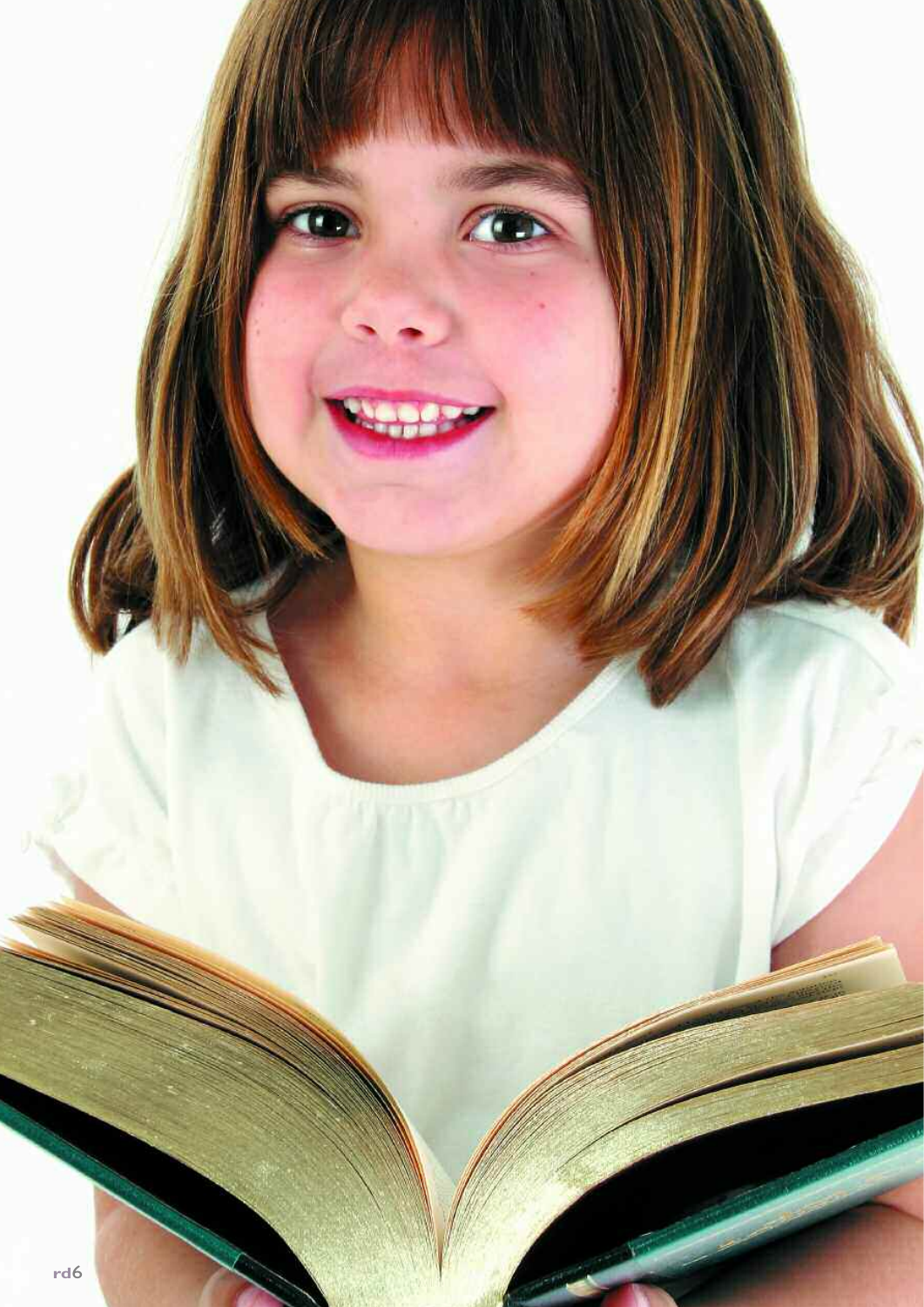# Pathways to literacy



**By Dr Alison Elliott**

*Alison is the Research Director of ACER's Early Childhood Education research program.*

*Alison Elliott discusses how all children, including the most vulnerable, can be given the best chance to be ready to read.*

Most children are well on their way to reading independently by the end of the first year of school. How well children progress depends on their pre-requisite understandings and skills – or 'readiness' at school entry. The concept of 'readiness', although not currently popular in Australia, is central to reading.

What do we mean be being 'ready' to read? In the case of most Australian classrooms, 'readiness' – as it applies to literacy, includes the ability to speak English fluently, describe experiences, tell and retell a story, and carry out a sequence of instructions. It also includes enjoying books and 'reading', knowing about the structure of books, knowing colours, drawing and describing drawings, recognising and writing a word or two, classifying objects, hearing rhyming words, beginning, and ending sounds in words and differentiating between shapes, letters and words – by appearance only.

Generally, the language, auditory, visual and perceptual skills needed for reading develop in the preschool years, mostly in the home. By the start of school, most children will use increasingly complex sentence structures and vocabulary, be able to participate in conversations, ask questions, follow instructions and tell stories. They can also express spatial and positional concepts such as size, location, quantity, and time.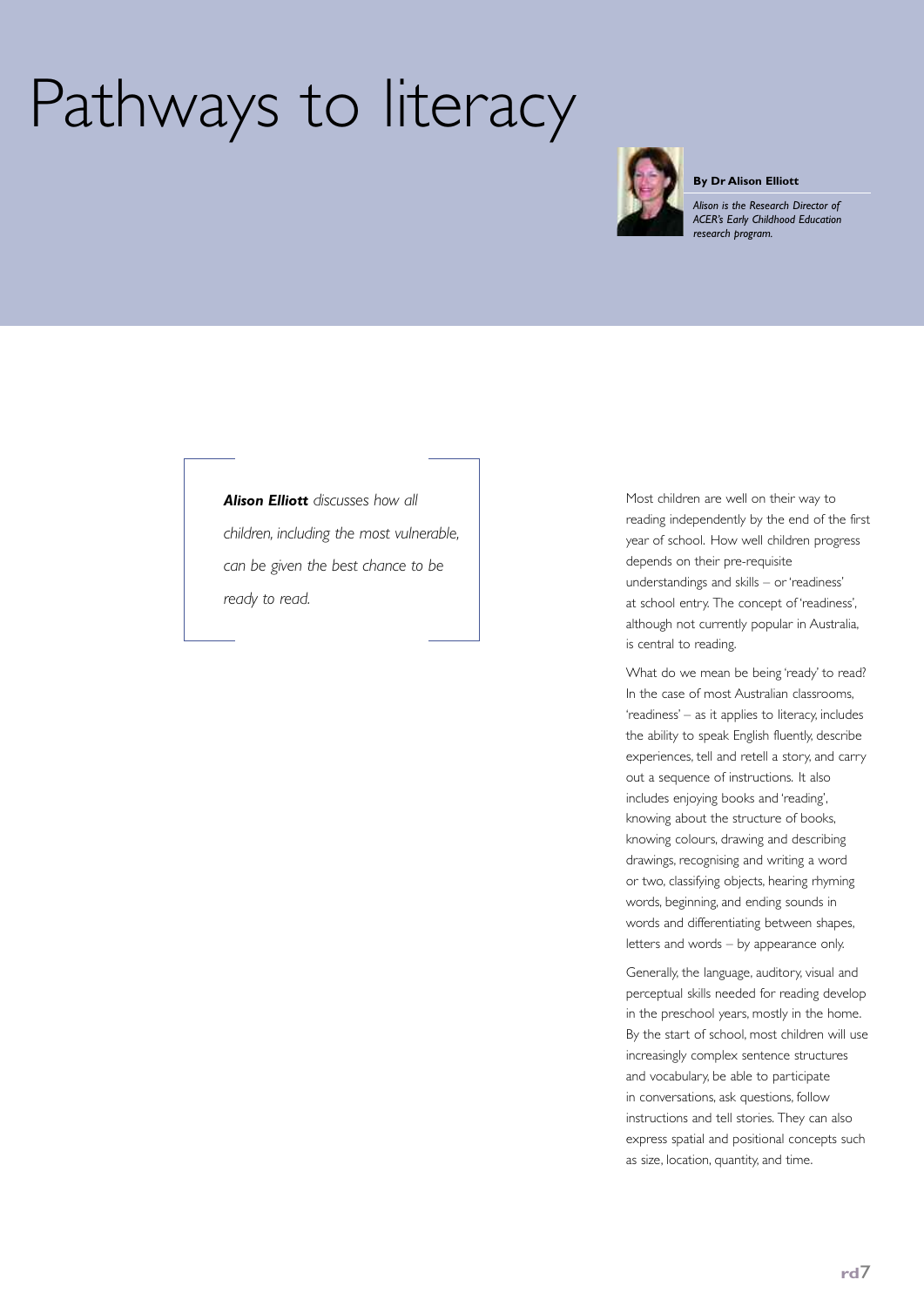

Many children begin school with poor listening and speaking skills and do not develop these pre-requisite or pre-literacy skills until the first year or two of school. Immature language makes it difficult to develop print knowledge and phonological awareness, which are fundamental to learning to read. The social and cognitive gap (the 'readiness gap') between children at school entry can be immense. Where children have not developed reading readiness in their famil y environment, the school has to be ready and able to facilitate children to develop their 'readiness' skills in the ear y year s of school. l

### **Langua g e as the basis for reading**

The evidence about the link between language and early literacy is clear. Children l with language difficulties are at increased risk for a wide range of problems, including poor educational achievement, mental illnesses, early school leaving and a range of behavioural problems. Good language and literacy skills on the other hand lay the foundation for social, academic, personal economic, and community success.

Good language skills develop when children are in environments with rich language, interaction and attention to the world around them and its detail and nuances. Ideally, families provide these rich language environments but when they don't or even if they do and children spend significant parts of their waking hours in child care, we need to intervene.

A recent study of nearly 1000 early childhood educator s found that most had noticed a distinct increase in the number of children with 'poor language skills'. Child care practitioners attributed these poor language skills to lack of interaction with parents in the home , too much

television viewing, limited at-home reading, and social isolation. These present challenges for the preschool setting and for the first years of school (Elliott & Slee, 2004; Elliott, 2006 ).

A disproportionate number of children with poor language skills come from vulnerable, economically disadvantaged families. By age three children from higher socio economic backgrounds have vocabularies of 12 000 words while children from lower socio economic backgrounds have about 4000 words.

Risk factors that affect language development, literacy and later school success are mothers' low educational levels, unemployment, po verty, parent mental illness, substance abuse, and high levels of family conflict. Building mothers' language and parenting skills and boosting motherchild interaction can help to improve child language outcomes above and beyond the effect of famil y social status.

Fluency in English language is critical. Most of us lear n to read in our first or home language, but increasingly many , children lear n to read in their second or even third language. There is a strong evidence base for teaching reading in children's most fluent language. In reality, with hundreds of 'first' languages used by children in Australia this is not practical. Hence, it is more important than ever to develop English language fluency.

Parents, other family members and the wider community, together with early childhood settings, hold the key to early l language development. Building capacity in families enables them to have the confidence and competence to interact more intensivel y with children. But capacity and expertise in early childhood settings